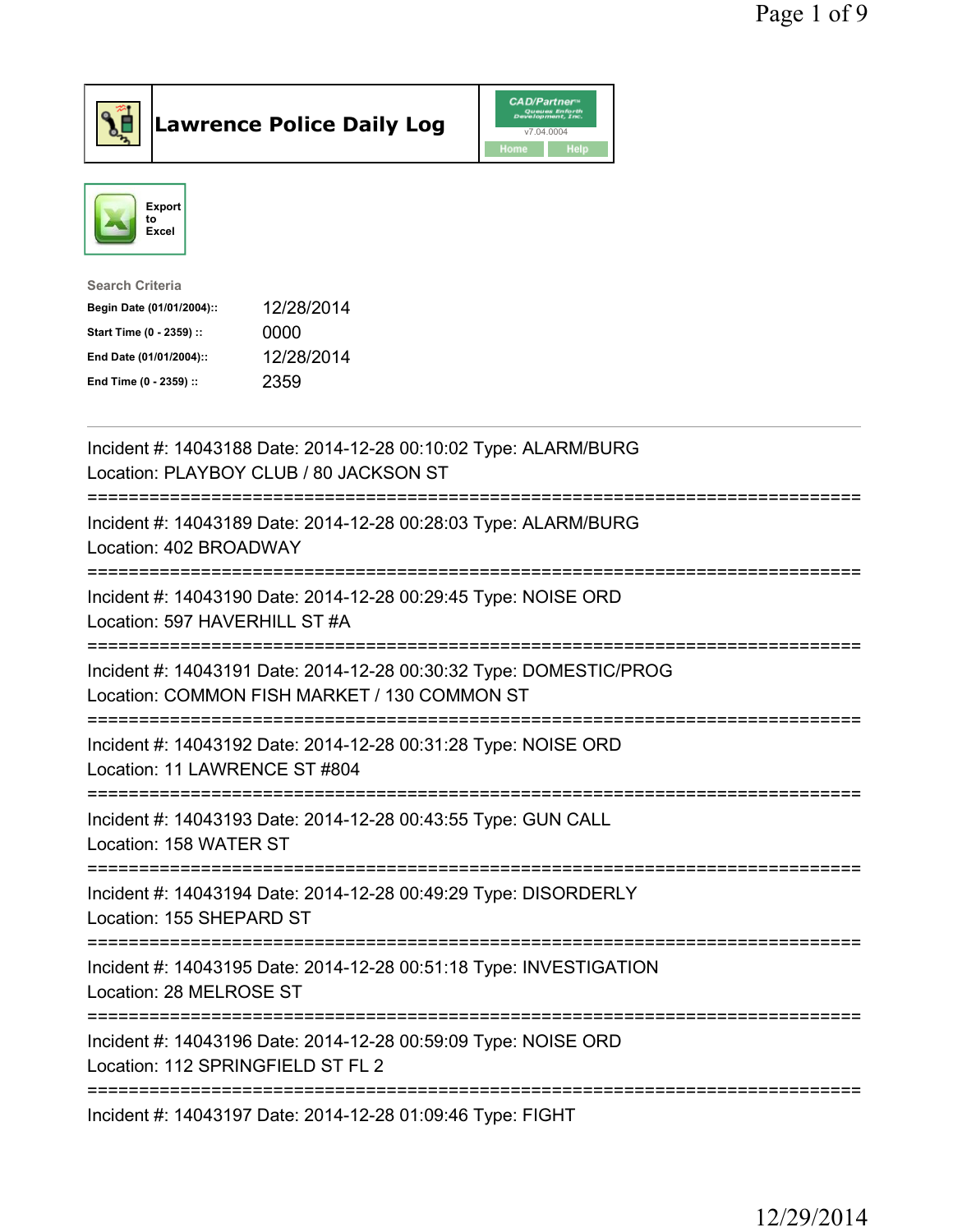| Location: 163 WATER ST<br>===================================                                                                           |
|-----------------------------------------------------------------------------------------------------------------------------------------|
| Incident #: 14043198 Date: 2014-12-28 01:10:41 Type: NOISE ORD<br>Location: 8 DIAMOND ST<br>====================================        |
| Incident #: 14043199 Date: 2014-12-28 01:14:48 Type: DISTURBANCE<br>Location: BIG CITY BAR AND GRILLE / 65 MERRIMACK ST                 |
| Incident #: 14043200 Date: 2014-12-28 01:17:49 Type: THREATS<br>Location: SEVEN ELEVEN / 370 BROADWAY                                   |
| Incident #: 14043201 Date: 2014-12-28 01:18:50 Type: NOISE ORD<br>Location: 320 LAWRENCE ST FL 3                                        |
| Incident #: 14043202 Date: 2014-12-28 01:21:04 Type: UNWANTEDGUEST<br>Location: 126 FARNHAM ST FL 3                                     |
| Incident #: 14043203 Date: 2014-12-28 01:30:00 Type: TOW/REPOSSED<br>Location: MASS REG. 759VJ2 / 84 SPRINGFIELD ST                     |
| Incident #: 14043204 Date: 2014-12-28 01:33:51 Type: NOISE ORD<br>Location: 272 E HAVERHILL ST #13                                      |
| Incident #: 14043205 Date: 2014-12-28 01:42:14 Type: A&B PAST<br>Location: 394 HOWARD ST FL 2                                           |
| Incident #: 14043206 Date: 2014-12-28 01:42:24 Type: SUS PERS/MV<br>Location: MCDONALDS / 50 BROADWAY                                   |
| Incident #: 14043207 Date: 2014-12-28 01:57:07 Type: NOISE ORD<br>Location: 76 WATER ST                                                 |
| Incident #: 14043208 Date: 2014-12-28 02:13:33 Type: SUICIDE ATTEMPT<br>Location: 345 LOWELL ST #1 FL 1                                 |
| ====================================<br>Incident #: 14043209 Date: 2014-12-28 02:22:42 Type: NOISE ORD<br>Location: 44 ALDER ST #1 FL 1 |
| Incident #: 14043210 Date: 2014-12-28 02:24:20 Type: DISORDERLY<br>Location: 12 DUCKETT AV                                              |
| Incident #: 14043211 Date: 2014-12-28 02:28:08 Type: AUTO ACC/NO PI<br>Location: 205 BROADWAY                                           |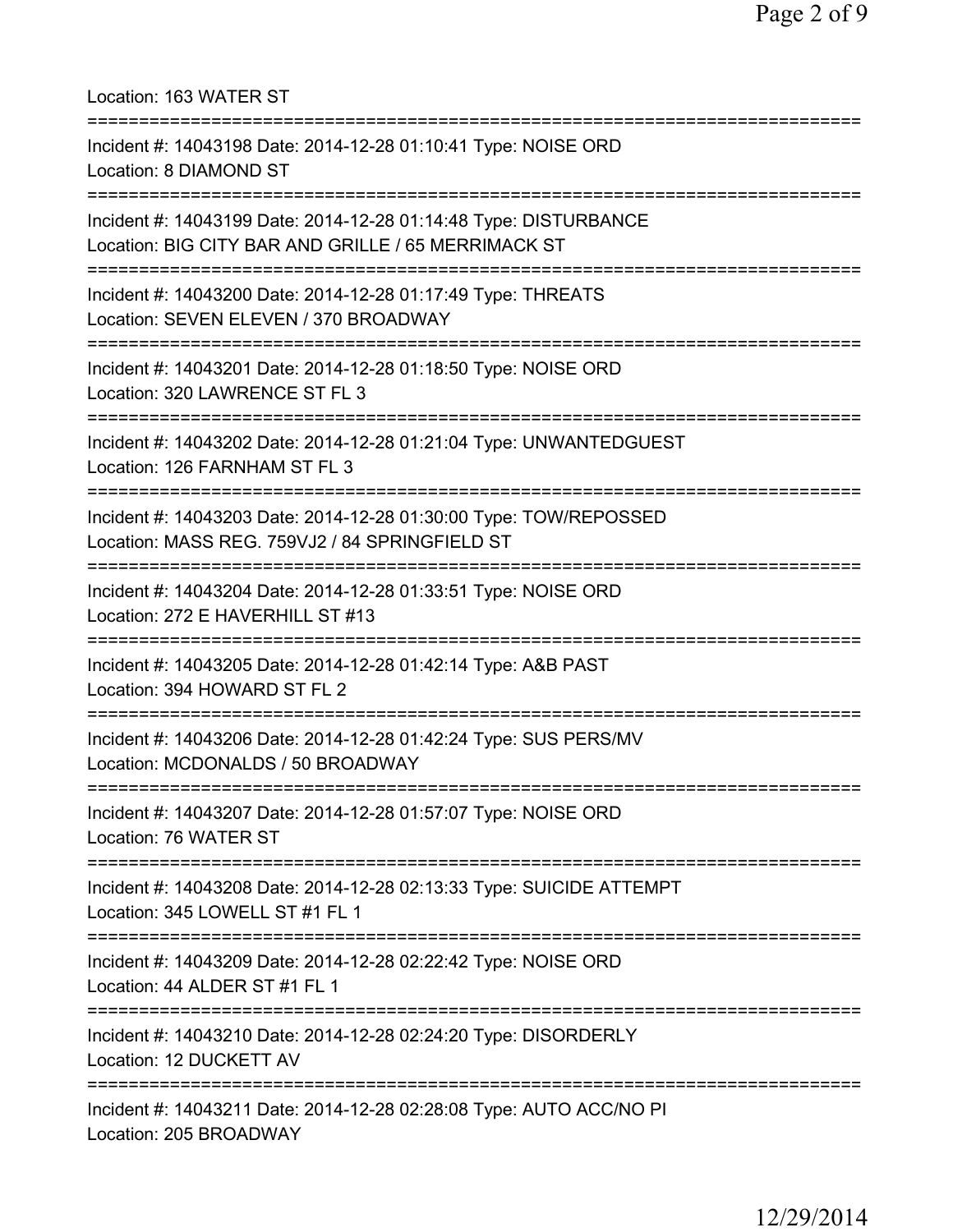| Incident #: 14043212 Date: 2014-12-28 02:43:33 Type: M/V STOP<br>Location: BRADFORD ST & BROADWAY<br>============================== |
|-------------------------------------------------------------------------------------------------------------------------------------|
| Incident #: 14043213 Date: 2014-12-28 02:44:18 Type: NOISE ORD<br>Location: 104 WALNUT ST                                           |
| Incident #: 14043214 Date: 2014-12-28 02:49:48 Type: HIT & RUN M/V<br>Location: 77 ANDOVER ST                                       |
| Incident #: 14043215 Date: 2014-12-28 03:15:49 Type: NOISE ORD<br>Location: 53 SWAN ST #1 FL 1                                      |
| Incident #: 14043216 Date: 2014-12-28 03:24:06 Type: NOISE ORD<br>Location: 79 HOWARD ST                                            |
| Incident #: 14043217 Date: 2014-12-28 03:33:24 Type: DOMESTIC/PROG<br>Location: 29 KINGSTON ST                                      |
| Incident #: 14043218 Date: 2014-12-28 03:39:43 Type: SUS PERS/MV<br>Location: 585 HAVERHILL ST                                      |
| Incident #: 14043219 Date: 2014-12-28 03:43:46 Type: DISTURBANCE<br>Location: 6 ROYAL ST                                            |
| Incident #: 14043220 Date: 2014-12-28 03:46:33 Type: NOISE ORD<br>Location: 143 BENNINGTON ST                                       |
| Incident #: 14043221 Date: 2014-12-28 04:06:40 Type: NOISE ORD<br>Location: 22 WILMOT ST                                            |
| ;==================================<br>Incident #: 14043222 Date: 2014-12-28 04:12:05 Type: NOISE ORD<br>Location: 101 HOWARD ST    |
| Incident #: 14043223 Date: 2014-12-28 04:17:52 Type: NOISE ORD<br>Location: 15 BAILEY ST                                            |
| Incident #: 14043224 Date: 2014-12-28 04:21:43 Type: SHOTS FIRED<br>Location: 535 HOWARD ST                                         |
| Incident #: 14043225 Date: 2014-12-28 04:25:25 Type: FIGHT<br>Location: 38 CYPRESS AV                                               |
|                                                                                                                                     |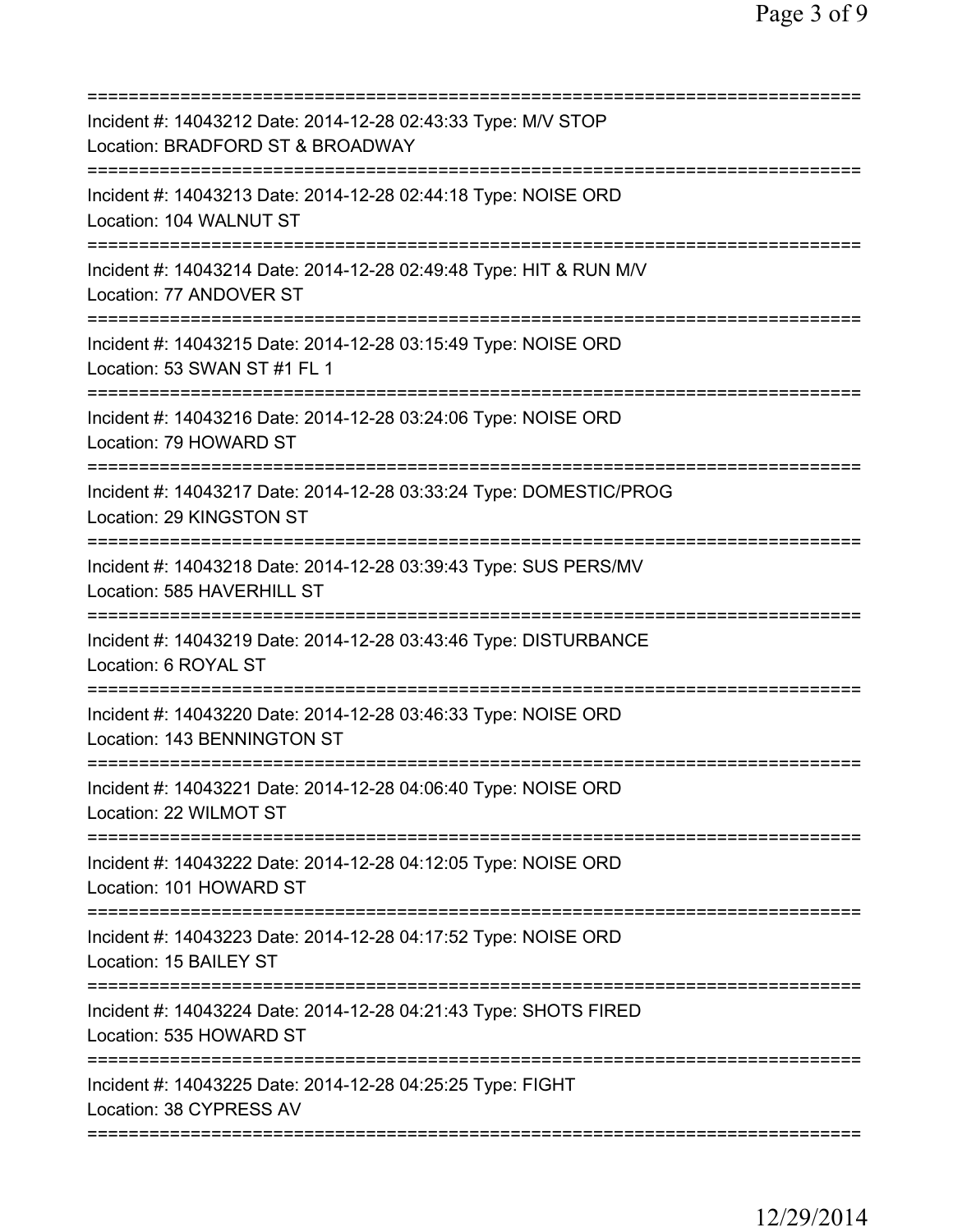| Incident #: 14043226 Date: 2014-12-28 04:42:57 Type: NOISE ORD<br>Location: 7 LEXINGTON ST                      |
|-----------------------------------------------------------------------------------------------------------------|
| Incident #: 14043227 Date: 2014-12-28 04:54:18 Type: DOMESTIC/PROG<br>Location: 8 ROLLINS ST FL 1               |
| Incident #: 14043228 Date: 2014-12-28 05:03:00 Type: HOME INVASION<br>Location: 198 LAWRENCE ST FL 2            |
| Incident #: 14043229 Date: 2014-12-28 05:17:24 Type: DOMESTIC/PAST<br>Location: 109 THOREAU WAY #722 FL 2       |
| Incident #: 14043230 Date: 2014-12-28 05:52:11 Type: HIT & RUN M/V<br>Location: 202 LAWRENCE ST                 |
| Incident #: 14043231 Date: 2014-12-28 05:55:07 Type: AUTO ACC/NO PI<br>Location: DUNKIN DONUTS / 99 WINTHROP AV |
| Incident #: 14043232 Date: 2014-12-28 06:02:35 Type: DOMESTIC/PROG<br>Location: 23 WESLEY ST                    |
| Incident #: 14043233 Date: 2014-12-28 06:05:20 Type: DOMESTIC/PROG<br>Location: 279 SALEM ST #2 FL 2            |
| Incident #: 14043234 Date: 2014-12-28 06:11:03 Type: NOISE ORD<br>Location: 542 ANDOVER ST FL 2                 |
| Incident #: 14043235 Date: 2014-12-28 06:55:59 Type: ALARMS<br>Location: GLENN GARY CONTRACTING / 26 ISLAND ST  |
| Incident #: 14043236 Date: 2014-12-28 07:22:53 Type: LARCENY/ATTMEPT<br>Location: ISLAND ST & UNION ST          |
| Incident #: 14043237 Date: 2014-12-28 08:19:25 Type: ALARMS<br>Location: PINA RESIDENCE / 14 E PLATT ST         |
| Incident #: 14043238 Date: 2014-12-28 08:37:34 Type: HIT & RUN M/V<br>Location: METHUEN ST & MILL ST            |
| Incident #: 14043239 Date: 2014-12-28 08:40:36 Type: ALARM/BURG<br>Location: OLD HIGH SCHOOL / 233 HAVERHILL ST |
| Incident #: 14043240 Date: 2014-12-28 09:15:01 Type: M/V STOP                                                   |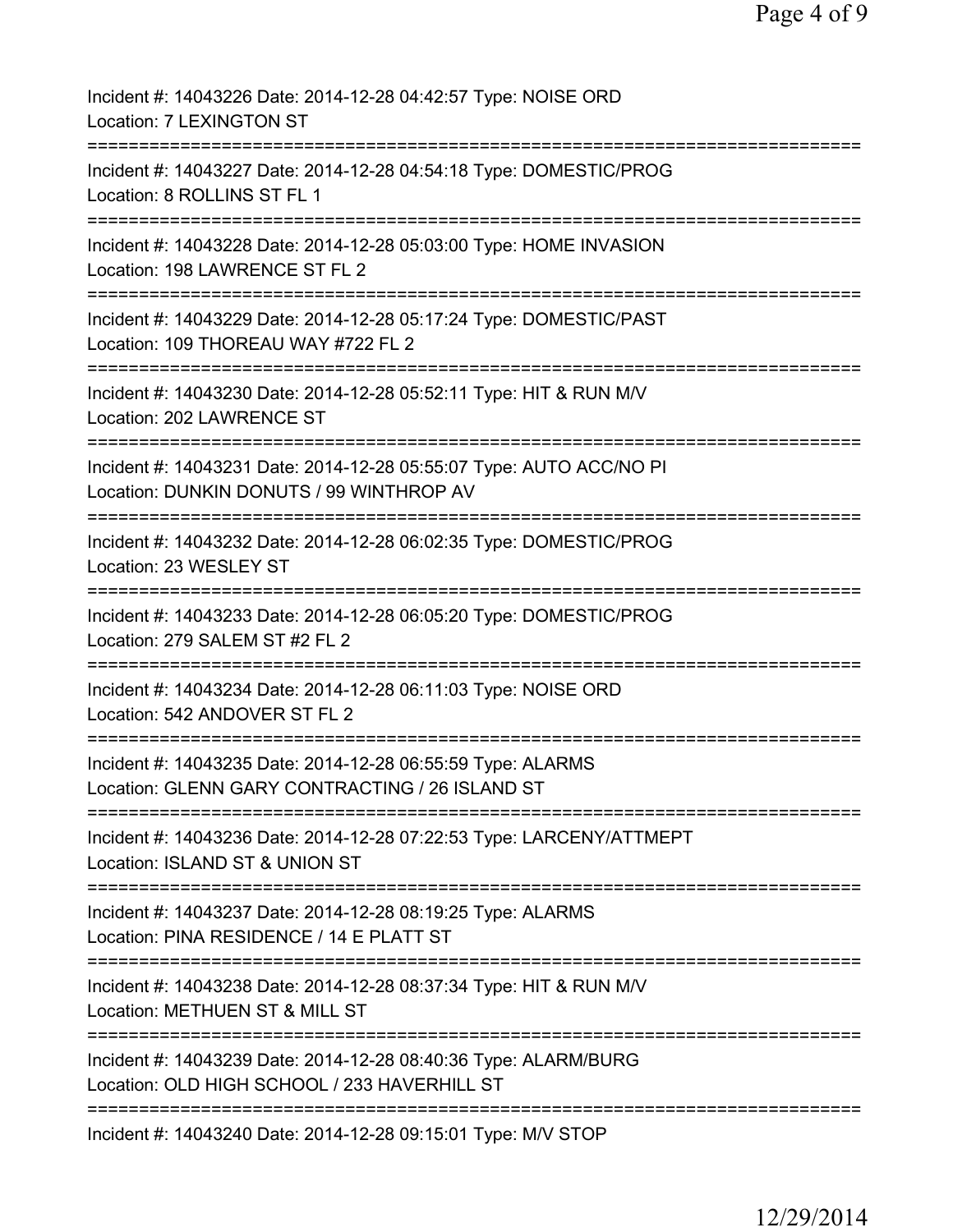Location: BROADWAY & COMMON ST =========================================================================== Incident #: 14043241 Date: 2014-12-28 09:34:17 Type: DOMESTIC/PROG Location: 13 JORDAN ST =========================================================================== Incident #: 14043242 Date: 2014-12-28 10:05:03 Type: ALARM/BURG Location: SOUTH LAWRENCE EAST SCHOOL / 165 CRAWFORD ST =========================================================================== Incident #: 14043243 Date: 2014-12-28 10:21:16 Type: ALARM/BURG Location: LAW FIRE DEPT / 112 BAILEY ST =========================================================================== Incident #: 14043244 Date: 2014-12-28 10:39:25 Type: M/V STOP Location: LEAHY SCHOOL / 100 ERVING AV =========================================================================== Incident #: 14043245 Date: 2014-12-28 10:56:01 Type: RECOV/STOL/MV Location: 159 SARATOGA ST =========================================================================== Incident #: 14043246 Date: 2014-12-28 11:21:08 Type: B&E/PAST Location: 552 HAMPSHIRE ST =========================================================================== Incident #: 14043247 Date: 2014-12-28 11:43:28 Type: TOW OF M/V Location: 162 ABBOTT ST =========================================================================== Incident #: 14043248 Date: 2014-12-28 11:54:54 Type: A&B PAST Location: 4 DUCKETT AV =========================================================================== Incident #: 14043249 Date: 2014-12-28 12:19:06 Type: M/V STOP Location: FRANKLIN ST & LOWELL ST =========================================================================== Incident #: 14043250 Date: 2014-12-28 12:19:15 Type: ALARM/BURG Location: ASAHI AMERICA / 655 ANDOVER ST =========================================================================== Incident #: 14043251 Date: 2014-12-28 12:20:29 Type: MAL DAMAGE Location: 115 FERRY ST =========================================================================== Incident #: 14043252 Date: 2014-12-28 12:56:35 Type: KEEP PEACE Location: 50 CEDAR ST =========================================================================== Incident #: 14043253 Date: 2014-12-28 12:59:08 Type: KEEP PEACE Location: 66 WATER ST =========================================================================== Incident #: 14043254 Date: 2014-12-28 13:13:28 Type: DISTURBANCE Location: 8 GREEN ST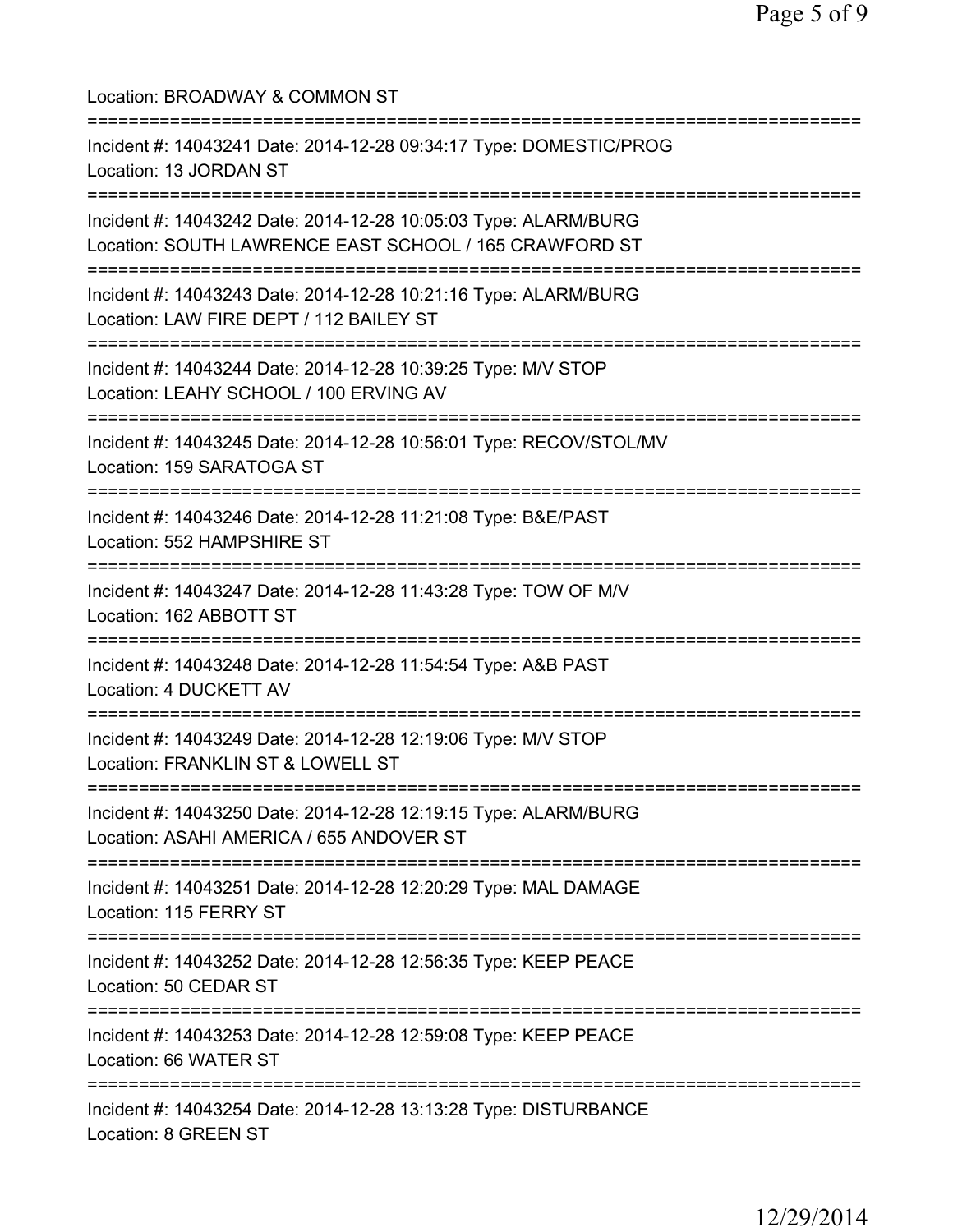| Incident #: 14043255 Date: 2014-12-28 14:10:14 Type: ANIMAL COMPL<br>Location: ALDER ST & BENNINGTON ST<br>========================          |
|----------------------------------------------------------------------------------------------------------------------------------------------|
| Incident #: 14043256 Date: 2014-12-28 14:12:31 Type: B&E/PAST<br>Location: 383 HAVERHILL ST #28                                              |
| Incident #: 14043257 Date: 2014-12-28 14:25:07 Type: ALARM/HOLD<br>Location: COFFEE CAN CAFE / 360 MERRIMACK ST<br>========================= |
| Incident #: 14043258 Date: 2014-12-28 15:39:07 Type: M/V STOP<br>Location: BRADFORD ST & BROADWAY                                            |
| Incident #: 14043259 Date: 2014-12-28 16:08:25 Type: MEDIC SUPPORT<br>Location: MARKET ST & WOOD WY                                          |
| Incident #: 14043260 Date: 2014-12-28 16:14:05 Type: ALARM/BURG<br>Location: USKOVA RESD / 166 WEST ST<br>===============================    |
| Incident #: 14043261 Date: 2014-12-28 16:32:25 Type: ALARM/BURG<br>Location: SOUTH LAWRENCE EAST SCHOOL / 165 CRAWFORD ST                    |
| Incident #: 14043262 Date: 2014-12-28 16:55:55 Type: FIGHT<br>Location: MAPLE ST & SHORT ST                                                  |
| Incident #: 14043263 Date: 2014-12-28 17:14:33 Type: A&B PROG<br>Location: FIRE STAR / 600 ESSEX ST                                          |
| Incident #: 14043264 Date: 2014-12-28 17:15:38 Type: M/V STOP<br>Location: AMESBURY ST & LOWELL ST                                           |
| Incident #: 14043265 Date: 2014-12-28 17:17:46 Type: SEX OFF. PAST<br>Location: 317 LAWRENCE ST FL 3                                         |
| Incident #: 14043267 Date: 2014-12-28 18:15:53 Type: THREATS<br>Location: 186 ARLINGTON ST                                                   |
| Incident #: 14043266 Date: 2014-12-28 18:16:13 Type: PROWLER<br>Location: 3 W LOWELL ST                                                      |
|                                                                                                                                              |
| Incident #: 14043268 Date: 2014-12-28 18:47:48 Type: M/V STOP<br>Location: HAVERHILL ST & WHITE ST                                           |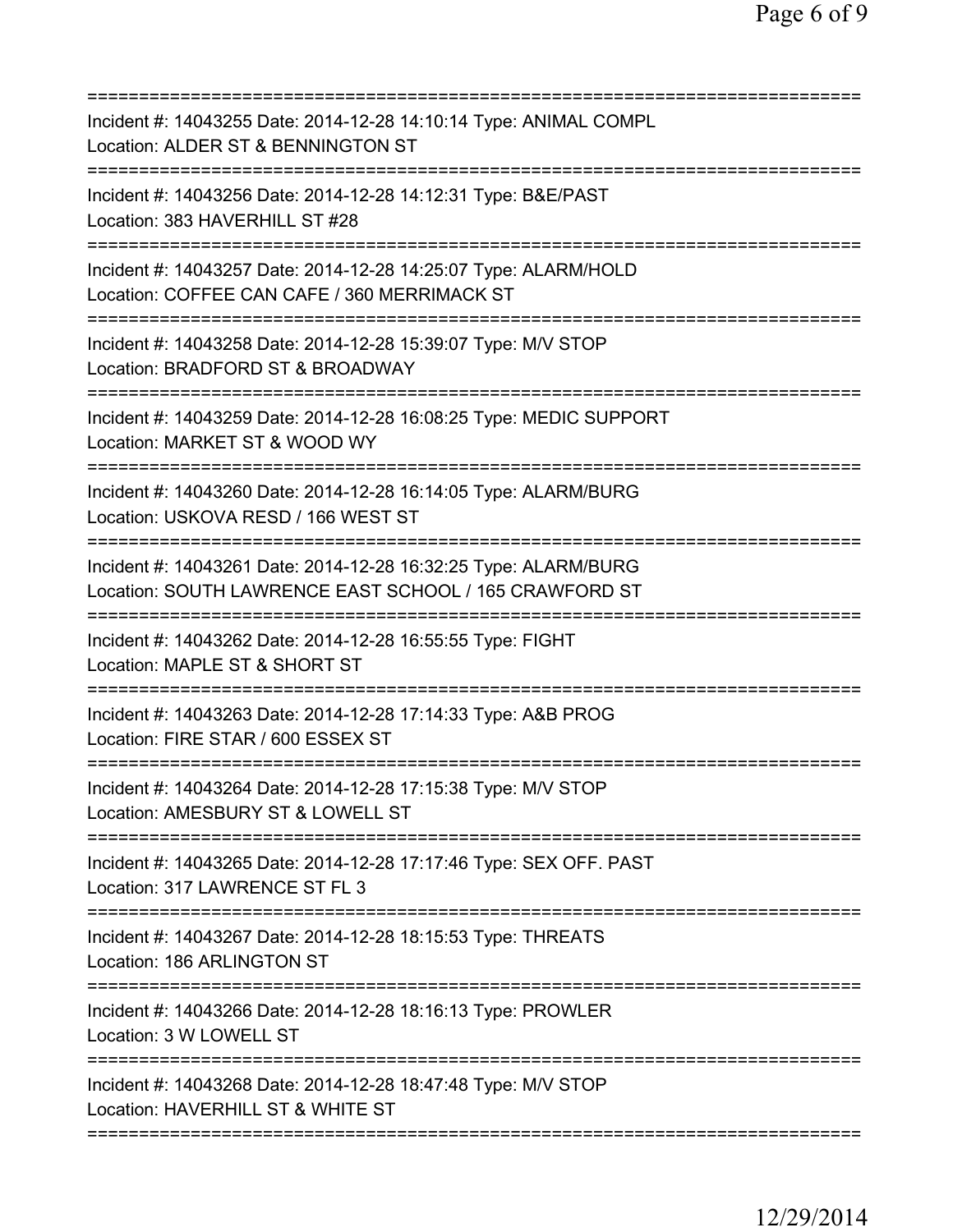| Incident #: 14043269 Date: 2014-12-28 19:19:33 Type: DISTURBANCE<br>Location: 73 WARREN ST FL 2                                                     |
|-----------------------------------------------------------------------------------------------------------------------------------------------------|
| Incident #: 14043270 Date: 2014-12-28 20:15:34 Type: DISTURBANCE<br>Location: 169 HAVERHILL ST #14 FL 2                                             |
| Incident #: 14043271 Date: 2014-12-28 20:40:24 Type: MV/BLOCKING<br>Location: 114 BOWDOIN ST                                                        |
| Incident #: 14043273 Date: 2014-12-28 20:40:36 Type: LARCENY/PAST<br>Location: BROADWAY & CROSS ST                                                  |
| Incident #: 14043272 Date: 2014-12-28 20:43:03 Type: ALARMS<br>Location: 353 WATER ST                                                               |
| Incident #: 14043275 Date: 2014-12-28 20:44:48 Type: M/V STOP<br>Location: EXETER & S UNION                                                         |
| Incident #: 14043274 Date: 2014-12-28 20:45:21 Type: NOISE ORD<br>Location: 321 E HAVERHILL ST FL 2                                                 |
| Incident #: 14043277 Date: 2014-12-28 20:46:49 Type: M/V STOP<br>Location: COMMON ST & NEWBURY ST<br>================<br>========================== |
| Incident #: 14043276 Date: 2014-12-28 20:46:50 Type: AUTO ACC/PED<br>Location: ESSEX ST & NEWBURY ST                                                |
| Incident #: 14043278 Date: 2014-12-28 20:48:08 Type: A&B PROG<br>Location: VIN FEN / 42 MARBLE AV                                                   |
| Incident #: 14043279 Date: 2014-12-28 20:52:03 Type: ALARM/BURG<br>Location: SOUTH LAWRENCE EAST SCHOOL / 165 CRAWFORD ST                           |
| Incident #: 14043280 Date: 2014-12-28 21:07:31 Type: AUTO ACC/UNK PI<br>Location: 690 HAVERHILL ST                                                  |
| Incident #: 14043281 Date: 2014-12-28 21:15:28 Type: ALARM/BURG<br>Location: DUNKIN DONUTS / 50 S BROADWAY<br>=======================               |
| Incident #: 14043282 Date: 2014-12-28 21:22:00 Type: DISTURBANCE<br>Location: 4 SAUNDERS ST FL 2                                                    |
| :==================<br>Incident #: 14043283 Date: 2014-12-28 21:30:49 Type: M/V STOP                                                                |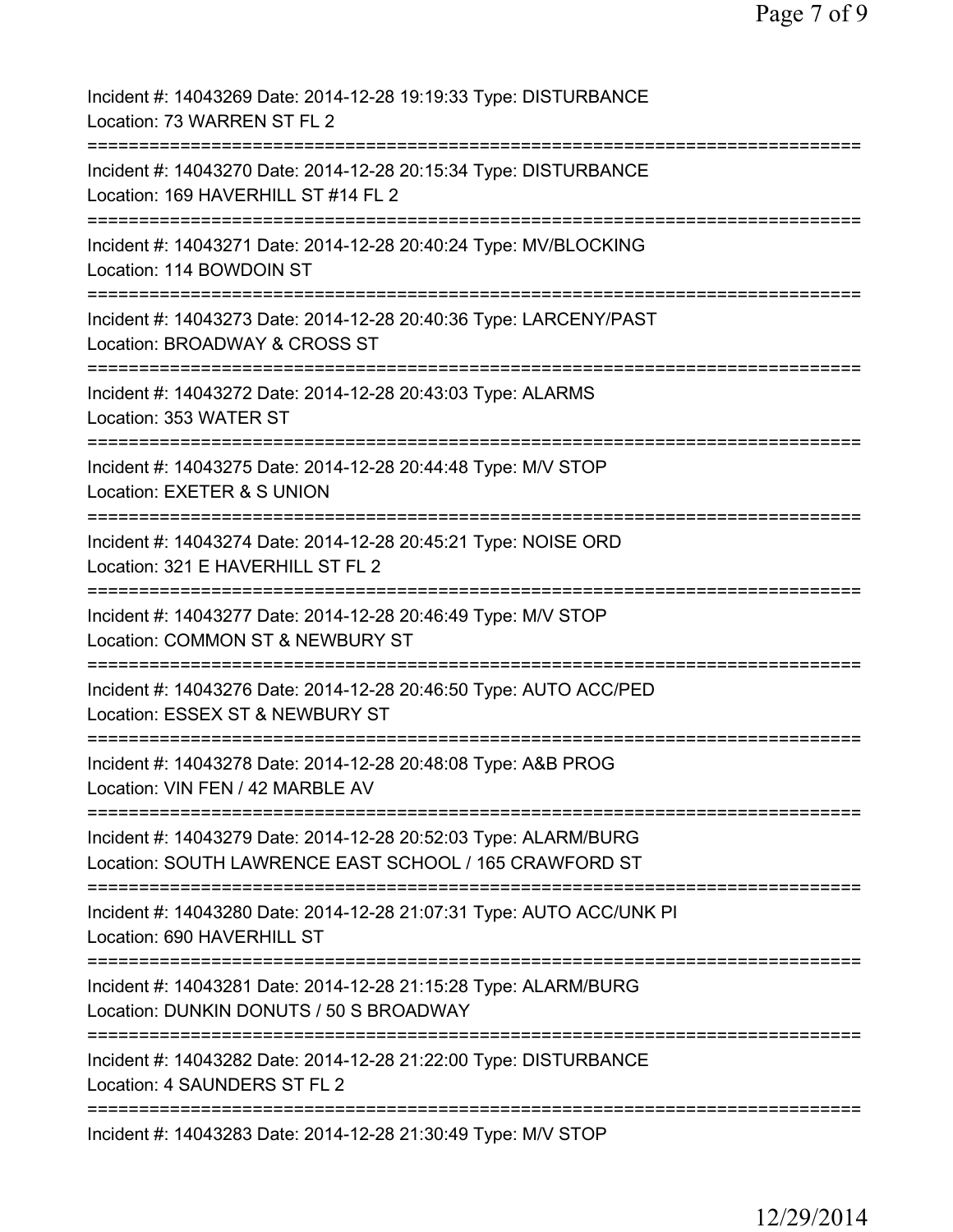| Location: BOXFORD ST & WINTHROP AV                                                                                                                 |
|----------------------------------------------------------------------------------------------------------------------------------------------------|
| Incident #: 14043284 Date: 2014-12-28 21:31:43 Type: M/V STOP<br><b>Location: SHEPARD ST</b>                                                       |
| Incident #: 14043285 Date: 2014-12-28 21:32:47 Type: MAN DOWN<br>Location: TOP DONUT / 123 LAWRENCE ST                                             |
| Incident #: 14043286 Date: 2014-12-28 21:34:42 Type: MISSING PERS<br>Location: 18 BELLEVUE ST                                                      |
| Incident #: 14043287 Date: 2014-12-28 21:36:00 Type: ALARM/BURG<br>Location: SOUTH LAWRENCE EAST SCHOOL / 165 CRAWFORD ST                          |
| Incident #: 14043288 Date: 2014-12-28 21:49:54 Type: HOME INVASION<br>Location: 102 FARLEY ST                                                      |
| Incident #: 14043289 Date: 2014-12-28 22:04:52 Type: CK WELL BEING<br>Location: 239 FARNHAM ST<br>:=================================               |
| Incident #: 14043290 Date: 2014-12-28 22:31:08 Type: TOW/REPOSSED<br>Location: 54 LAWRENCE ST<br>:====================================             |
| Incident #: 14043291 Date: 2014-12-28 22:38:11 Type: MAL DAMAGE<br>Location: 7 CLINTON CT                                                          |
| Incident #: 14043292 Date: 2014-12-28 22:40:17 Type: B&E/PAST<br>Location: 78 E HAVERHILL ST FL 1                                                  |
| ===================================<br>Incident #: 14043293 Date: 2014-12-28 22:46:59 Type: M/V STOP<br>Location: BOXFORD ST & WINTHROP AV         |
| Incident #: 14043294 Date: 2014-12-28 22:51:27 Type: DOMESTIC/PAST<br>Location: 9 INMAN ST                                                         |
| Incident #: 14043295 Date: 2014-12-28 22:57:05 Type: M/V STOP<br>Location: CHESTER ST & S BROADWAY                                                 |
| Incident #: 14043296 Date: 2014-12-28 23:33:21 Type: CK WELL BEING<br>Location: RESIDENTIAL ALARM DENISSE PAULETTE / 178 E HAVERHILL ST #A FL REAR |
| Incident #: 14043297 Date: 2014-12-28 23:39:14 Type: NOISE ORD<br>Location: 32 BRUCE ST                                                            |